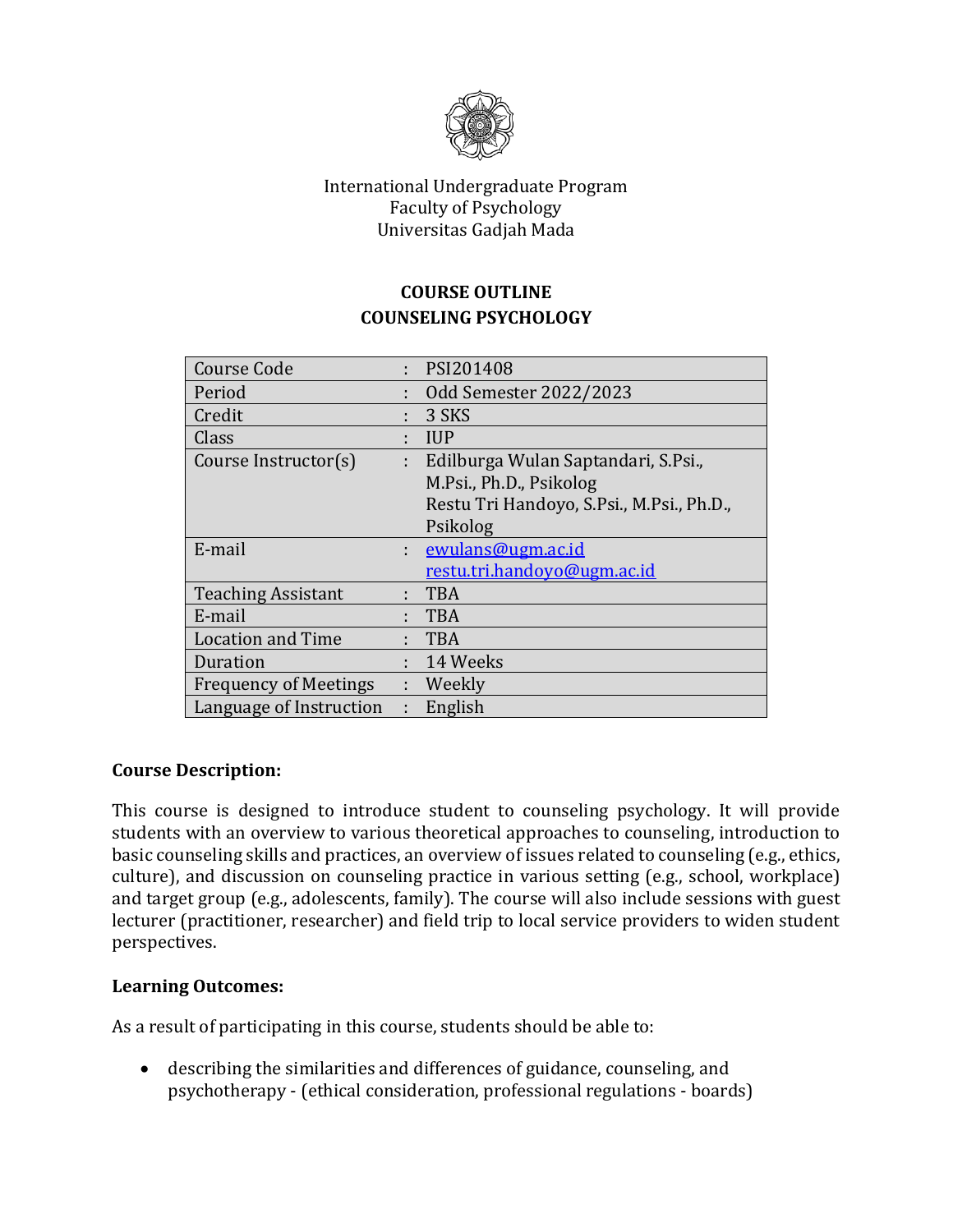- identifying various variables needed in individual and group counseling (counselor micro skills and roles, client role, counseling situation -including telecounseling)
- demonstrating micro-skills in individual and group counseling
- comparing various theoretical approaches in counseling (psychodynamics, behavior-behavioral modification, cognitive-behavioral, humanistic, transpersonal), both in individual and group counseling
- linking and evaluating various contexts and stages of development based on the latest research in the field of counseling

## **Prerequisites**

-

# **Required readings:**

- 1. Capuzzi, D. & Gross, D. R. (2017). *Introduction to the counseling profession*. New York: Routledge
- 2. Capuzzi, D. & Stauffer, M.D.(eds) (2016). *Counseling and psychotherapy: Theories and interventions*. Alexandria, VA: the American Counseling Association.
- 3. Corey, G. (2016). *Theory & practice of group counseling 9th edition.* Boston, MA: Cengage Learning
- 4. Corey, G. (2017). *Theory and practice of counseling and psychotherapy*, Tenth Edition. USA: Cengage Learning
- 5. Corey, M. S., Corey, G., & Corey, C. (2014). *Groups, process, and practice: 9th edition.*  Belmont, CA: Brooks/Cole, Cengage Learning.
- 6. Jacobs, E. D. E., Masson, R. L., Harvill, R. L., & Schimmel, C. J. (2012). *Group counseling: strategies and skills.* Belmont, CA: Cengage Learning.

## **Methods of Evaluation:**

| Final exam (video-taped mock counseling): 30% |          |
|-----------------------------------------------|----------|
| Reflective essay                              | $:10\%$  |
| Mid-term examination                          | $: 25\%$ |
| ligsaw activity                               | $:15\%$  |
| Group task & presentation                     | $:15\%$  |
| Class participation                           | $:5\%$   |

## **Attendance Policy:**

Minimal 75%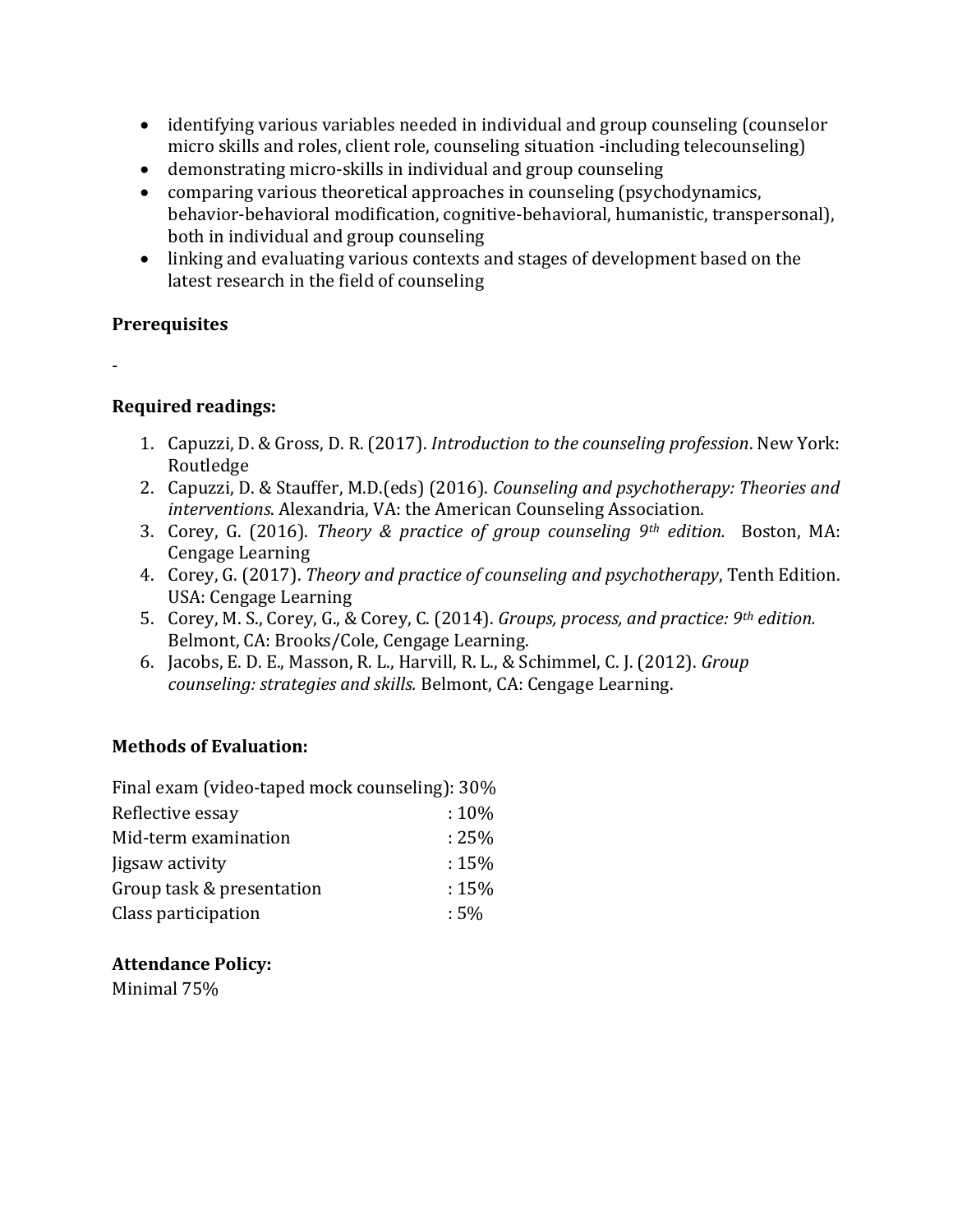## **Assessment:**

## **Group assignment 1 (Jigsaw)**

The students are divided into four groups (called as home groups), each member of the group have to learn about these sub-topics:

- 1. Psychoanalytic Theories and Application
- 2. Behavioral Theories and Application
- 3. Cognitive behavioral Theories and Application
- 4. Person-centered Theories and Application

Students then temporarily group together per sub-topic (called as expert groups), and then return to their original group to "teach" them about that sub-topic.

The teaching should cover the key concepts, the therapeutic process, and the application of each approach.

## **Group assignment 2**

The students are divided into four groups, each group presents about:

- 1. Children, family setting
- 2. Adolescents, in school setting
- 3. Adult, in occupational and organizational setting
- 4. Elderly, in public health service setting

The presentation must include:

- Theories from books, journals, and other reading materials
- Best practice from a counsellor/psychologist which gained through interview

## **End-of-semester exam (video-taped mock counseling)**

For this assignment students will be asked to pair-up with a partner. Each person will take turn acting as a client and counsellor. To make the most out of this experience, students should choose a personal topic (experience) that they feel comfortable disclosing to the partner. The topic should not be something too emotional, but must present an issue that students would like to address. If students do not feel comfortable disclosing real experience, they are allowed to make up a story. The counseling process should be video-taped (one for each session) and **must not** be longer than 17 minutes.

Next, students are to write a reflective essay (**max: 1200 words**) of your experience acting as his/her friend's counsellor. The essay should include:

1. **Summary of the session**: Who was your client? What was the problem they presented? (this should be relatively concise, no more than 20% of the overall essay).